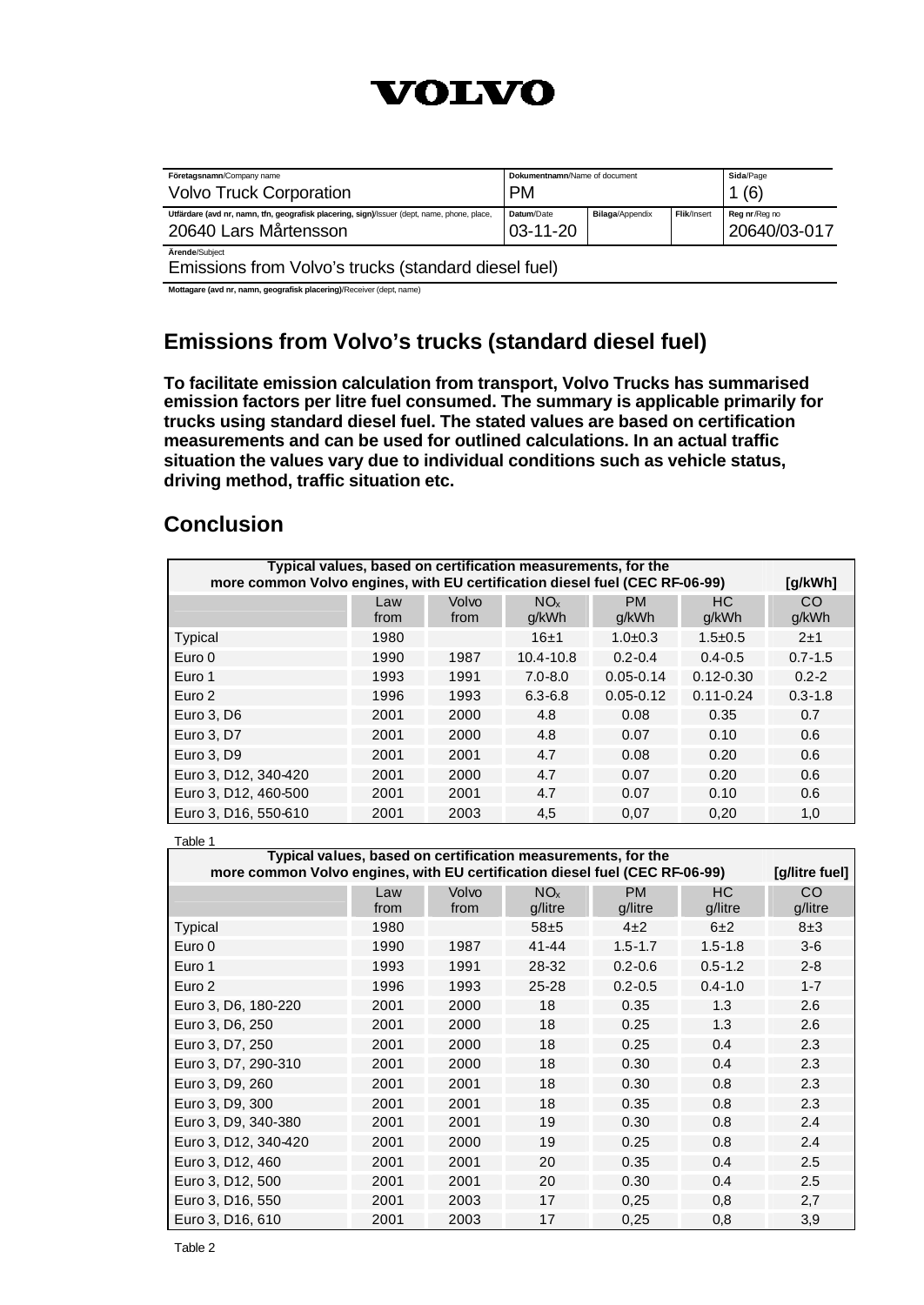# VOIRVO

| Företagsnamn/Company name<br><b>Volvo Truck Corporation</b>                                                          | Dokumentnamn/Name of document<br><b>PM</b> |                        |             | Sida/Page<br>2(6)             |
|----------------------------------------------------------------------------------------------------------------------|--------------------------------------------|------------------------|-------------|-------------------------------|
| Utfärdare (avd nr, namn, tfn, geografisk placering, sign)/Issuer (dept, name, phone, place,<br>20640 Lars Mårtensson | Datum/Date<br>$03 - 11 - 20$               | <b>Bilaga/Appendix</b> | Flik/Insert | Reg nr/Reg no<br>20640/03-017 |
| Ärende/Subiect                                                                                                       |                                            |                        |             |                               |

Emissions from Volvo's trucks (standard diesel fuel)

**Mottagare (avd nr, namn, geografisk placering)**/Receiver (dept, name)

# **Legal requirements**

The legal requirements for diesel engines have been tightened several times, latest in 2001. Diesel engines are used in various types of vehicles, for various types of traffic, and with varying loads. To be able to measure emissions in a comparable way, they are

| Legal requirements and limit values |             |                                |                          |             |             |  |
|-------------------------------------|-------------|--------------------------------|--------------------------|-------------|-------------|--|
|                                     | Law<br>from | <b>NO<sub>x</sub></b><br>g/kWh | <b>PM</b><br>g/kWh       | НC<br>g/kWh | CO<br>g/kWh |  |
| R49.00                              | 1982        | 18                             | -                        | 3.50        | 14          |  |
| Euro 0                              | 1990        | 14.4                           | $\overline{\phantom{0}}$ | 2.40        | 11.2        |  |
| Euro 1                              | 1993        | 8.0                            | 0.36                     | 1.10        | 4.5         |  |
| Euro 2                              | 1996        | 7.0                            | 0.15                     | 1.10        | 4.0         |  |
| Euro 3                              | 2001        | 5.0                            | 0.10                     | 0.66        | 2.1         |  |

Table 3

measured in relation to the work performed by an engine and the units used are grams per kilowatt-hour. For certification, a well-defined fuel is used, very similar to standard fuel but with closer tolerances.

### **Better than legal requirements**

Volvo engines comply with the legal requirements with a margin, and in some cases are considerably better than the legal requirements. Several common types of engine have even been introduced a couple of years before the legal requirements have come into force.

Table 1 shows the emissions per kilowatt-hour from some of the commonest types of Volvo engines.

Certification values are converted in various connections into emissions per vehicle kilometre or per ton-kilometre. They are based on assumptions of a certain type of traffic, driving method, and load utilisation, and are therefore uncertain especially as payload is defined differently in different connections. Transporters and transport buyers need better and better data for their environmental reports and calculations. To facilitate this type of work, Volvo has converted the certification values into emissions per litre of fuel, see table 2.

Using fuel consumption as a base, it is possible to calculate the emissions in a better way compared to earlier and to take into consideration load utilisation, road choice, speed, driving method, etc. The data is based on measurements according to the applicable standard for certification that deviates from a real traffic situation. Emissions from vehicles in traffic may differ from these data. The tables should not be used to make direct comparisons between different vehicles. Furthermore, the emissions per litre fuel will be lower when the fuel consumption is high. Therefore, the total emissions from an engine or a vehicle with a low fuel consumption can be lower even if the emissions per litre fuel are greater than for another combination.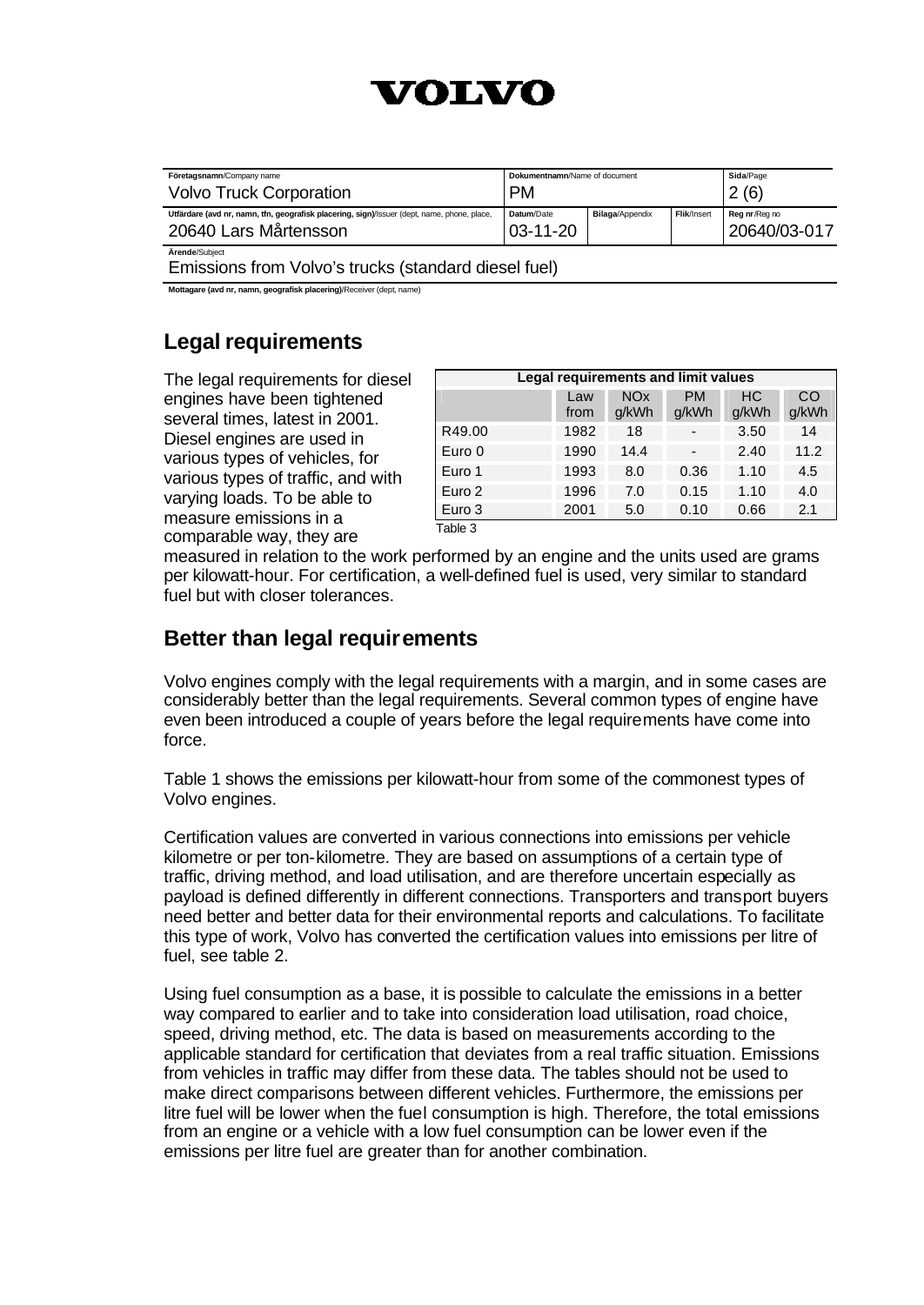

| Företagsnamn/Company name<br><b>Volvo Truck Corporation</b>                                                          | Dokumentnamn/Name of document<br><b>PM</b> |                        | Sida/Page<br>3(6) |                               |
|----------------------------------------------------------------------------------------------------------------------|--------------------------------------------|------------------------|-------------------|-------------------------------|
| Utfärdare (avd nr, namn, tfn, geografisk placering, sign)/Issuer (dept, name, phone, place,<br>20640 Lars Mårtensson | Datum/Date<br>$03 - 11 - 20$               | <b>Bilaga/Appendix</b> | Flik/Insert       | Reg nr/Reg no<br>20640/03-017 |
| Ärende/Subiect                                                                                                       |                                            |                        |                   |                               |

Emissions from Volvo's trucks (standard diesel fuel)

**Mottagare (avd nr, namn, geografisk placering)**/Receiver (dept, name)

#### **Example:**

A truck and trailer are fully loaded with a total weight of 40 tons of which the payload is 26 tons. For a certain type of transport on the motorway (freeway), the fuel consumption is 0.35 litres per km. Of course the consum ption can be lower for other types of transport and when the truck is not fully loaded. The 1994 truck has an engine that complies with Euro 2. The table shows that the emissions of nitric oxides, for example, are 25-28 g/l fuel. The emissions per ton-km can therefore be calculated as follows:

| Nitrogen oxides, NO <sub>x</sub> | 0.35 l/km $*$ {25 to 28} g/l per 26 tons $\approx$ {0.34 to 0.38 } g/ton-km                           |
|----------------------------------|-------------------------------------------------------------------------------------------------------|
| Particles, PM                    | 0.35 l/km $*$ {0.2 to 0.4} g/l per 26 tons $\approx$ {0.003 to 0.005} g/ton-km                        |
| Hydrocarbons, HC                 | 0.35 l/km $*$ {0.4 to 1 } g/l per 26 tons $\approx$ {0.005 to 0.013} g/ton-km                         |
|                                  | Carbon monoxide, CO 0.35 I/km $*(1 \text{ to } 7)$ g/l per 26 tons $\approx$ {0.01 to 0.09 } g/ton-km |

The emissions of carbon dioxide and sulphur depend on the fuel. They can be calculated using the fuel data described in the section Fuel Quality below.

| Carbon dioxide, $CO2$ | 0.35 l/km $*$ 2.7 kg/l per 26 tons ≈ 0.036 kg/ton-km        |
|-----------------------|-------------------------------------------------------------|
| Sulphur, S            | 0.35 l/km $*$ 0.1 g/l per 26 tons $\approx$ 0.0013 g/ton-km |

### **Fuel consumption**

Fuel consumption varies considerably depending on the type of traffic, roads, driving behaviour, etc. It is therefore advisable to base calculations on the actual fuel consumption for a certain transport. When there is no data available for the fuel consumption, the data in the table can be used as a guiding value for vehicles of today. Please contact your Volvo dealer for information about a specific type of transport.

| Typical fuel consumption in litres per 100 km |                    |                         |                            |                              |  |  |
|-----------------------------------------------|--------------------|-------------------------|----------------------------|------------------------------|--|--|
|                                               | Payload<br>in tons | Total weight<br>in tons | litres $/ 100$ km<br>empty | litre $/100$ km<br>full load |  |  |
| Truck, distribution traffic                   | 8.5                | 14                      | $20 - 25$                  | 25-30                        |  |  |
| Truck, regional traffic                       | 14                 | 24                      | 25-30                      | $30-40$                      |  |  |
| Tractor and semi-trailer, long-haul traffic   | 26                 | 40                      | 22-27                      | 30-37                        |  |  |
| Truck with trailer, long-haul traffic         | 40                 | 60                      | 28-33                      | 45-55                        |  |  |

Table 4

More efficient engines, optimisation of vehicles and drive trains, reduced air resistance, better tires etc, have reduced the fuel consumption. At the same time the vehicles load capacity, total weight and frontal area have changed.

For same type and size of vehicle the fuel consumption has been reduced by about 30 percent from 1980 to 1998.

| Fuel consumption, over time, for a European<br>tractor and semi-trailer in long-haul traffic |            |         |  |  |  |
|----------------------------------------------------------------------------------------------|------------|---------|--|--|--|
| Model year                                                                                   | $1/100$ km | Percent |  |  |  |
| 1980                                                                                         | 44         | 100     |  |  |  |
| 1990                                                                                         | 35         | 81      |  |  |  |
| 1993                                                                                         | 33         | 75      |  |  |  |
| 1998                                                                                         | 31         | 70      |  |  |  |
| 2001                                                                                         | 30         | 68      |  |  |  |

Table 5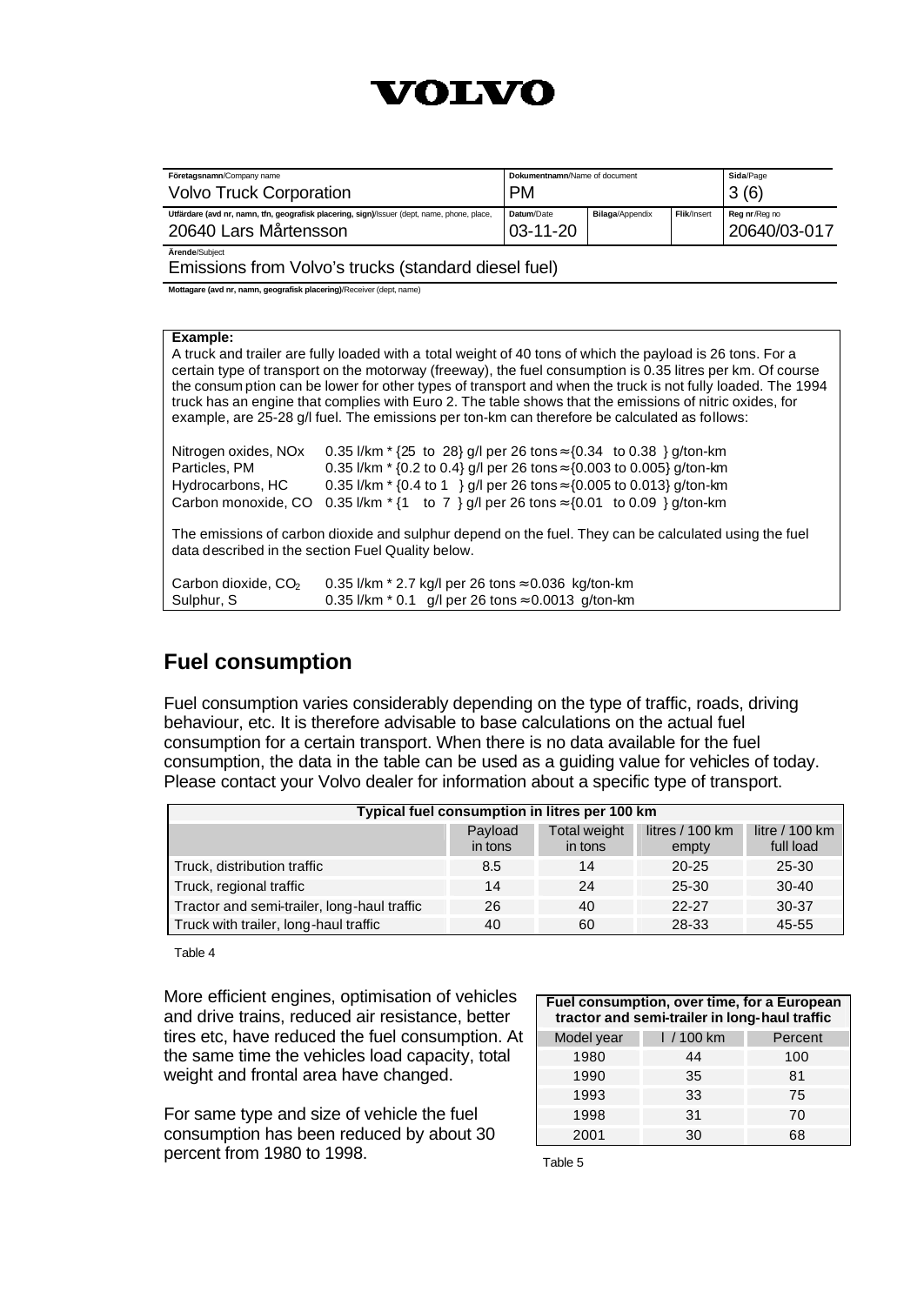

| Företagsnamn/Company name<br><b>Volvo Truck Corporation</b>                                                          | Dokumentnamn/Name of document<br><b>PM</b>                                             |  | Sida/Page<br>4(6) |  |
|----------------------------------------------------------------------------------------------------------------------|----------------------------------------------------------------------------------------|--|-------------------|--|
| Utfärdare (avd nr, namn, tfn, geografisk placering, sign)/Issuer (dept, name, phone, place,<br>20640 Lars Mårtensson | Flik/Insert<br><b>Bilaga/Appendix</b><br>Datum/Date<br>Reg nr/Reg no<br>$03 - 11 - 20$ |  | 20640/03-017      |  |
| Ärende/Subiect                                                                                                       |                                                                                        |  |                   |  |

Emissions from Volvo's trucks (standard diesel fuel)

**Mottagare (avd nr, namn, geografisk placering)**/Receiver (dept, name)

#### **Importance of the road for fuel consumption and environment**

Traffic lights and cross-roads cause extra stoppages and a couple of extra stops every 10 km can increase fuel consumption by about 35%. Ten stops and accelerations every 10 km increases fuel consumption by 130%. The route of course also affects the fuel consumption and environment. As an example, the E6 highway in Sweden can be compared before and after the freeway was built. The new freeway reduced fuel consumption by about 10%.

#### **Maintenance affect fuel consumption and environment**

Correct service and maintenance have a decisive effect on both fuel consumption and emissions. Example; with a low tire pressure of 20% below normal, the fuel consumption will increase by about 2%.

# **Fuel quality**

Carbon dioxide is formed by combustion. The carbon content of the fuel determines the amount. One litre of standard diesel fuel (EN590) creates about 2.7 kg carbon dioxide.

| l Fuel               | Carbon dioxide, kg/litre |
|----------------------|--------------------------|
| <b>Standard fuel</b> | $-27$                    |
| Class 1 diesel fuel  | $-2.6$                   |

Table 6

Class 1 diesel fuel is the most common fuel in many countries of today and the fuel that Volvo recommends. It reduces the emissions of nitrogen oxides by about 7%, particles by about 20%, and carbon dioxide from 2.7 to 2.6 kg per litre of fuel. Emissions of hydrocarbons are low, but increase by about 5 percent.

| <b>Emission reduction with class 1 diesel</b><br>compared to standard fuel |                                     |        |        |  |
|----------------------------------------------------------------------------|-------------------------------------|--------|--------|--|
|                                                                            | Max reduction Typical Min reduction |        |        |  |
| <b>NO<sub>x</sub></b>                                                      | $-14%$                              | $-7%$  | $-7%$  |  |
| <b>PM</b>                                                                  | $-30%$                              | $-20%$ | $-10%$ |  |
| HC                                                                         | $-20%$                              | $+5%$  | $+32%$ |  |
|                                                                            | $-30%$                              | ±0%    | $+19%$ |  |

Table 7

| <b>Fuel</b>               | <b>Class 1</b> | Ref. fuel   | <b>Standard</b><br>(EN590) |
|---------------------------|----------------|-------------|----------------------------|
| Sulphur %, max.           | 0.0010         | 0.03        | 0.035                      |
| Sulphur %, average 97/98  | 0.0002         |             | -                          |
| Aromatics, vol. %, max.   | 5              | Not defined | $(20-30)$                  |
| PAH vol. %, max.          | 0.02           | Not defined | $(1-2)$                    |
| Density kg/m <sup>3</sup> | 800-820        | 833-837     | 820-845                    |

The aromatic and polyaromatic contents are defined for class 1 fuels. In practice, the contents have been reduced by more than 75%. Therefore, the emissions of hydrocarbons and particles contain less harmful substances. The energy content of class 1 fuel is slightly Table 8 lower per litre fuel and the fuel

consumption therefore increases by about 3%.

The fuel contains residues of sulphur. The sulphur content must currently not exceed 0.035% according to the EN590 standard and max. 10 ppm for class 1. The average sulphur content of class 1 fuel supplied in Sweden during 1997 was 2±0.5 ppm, resulting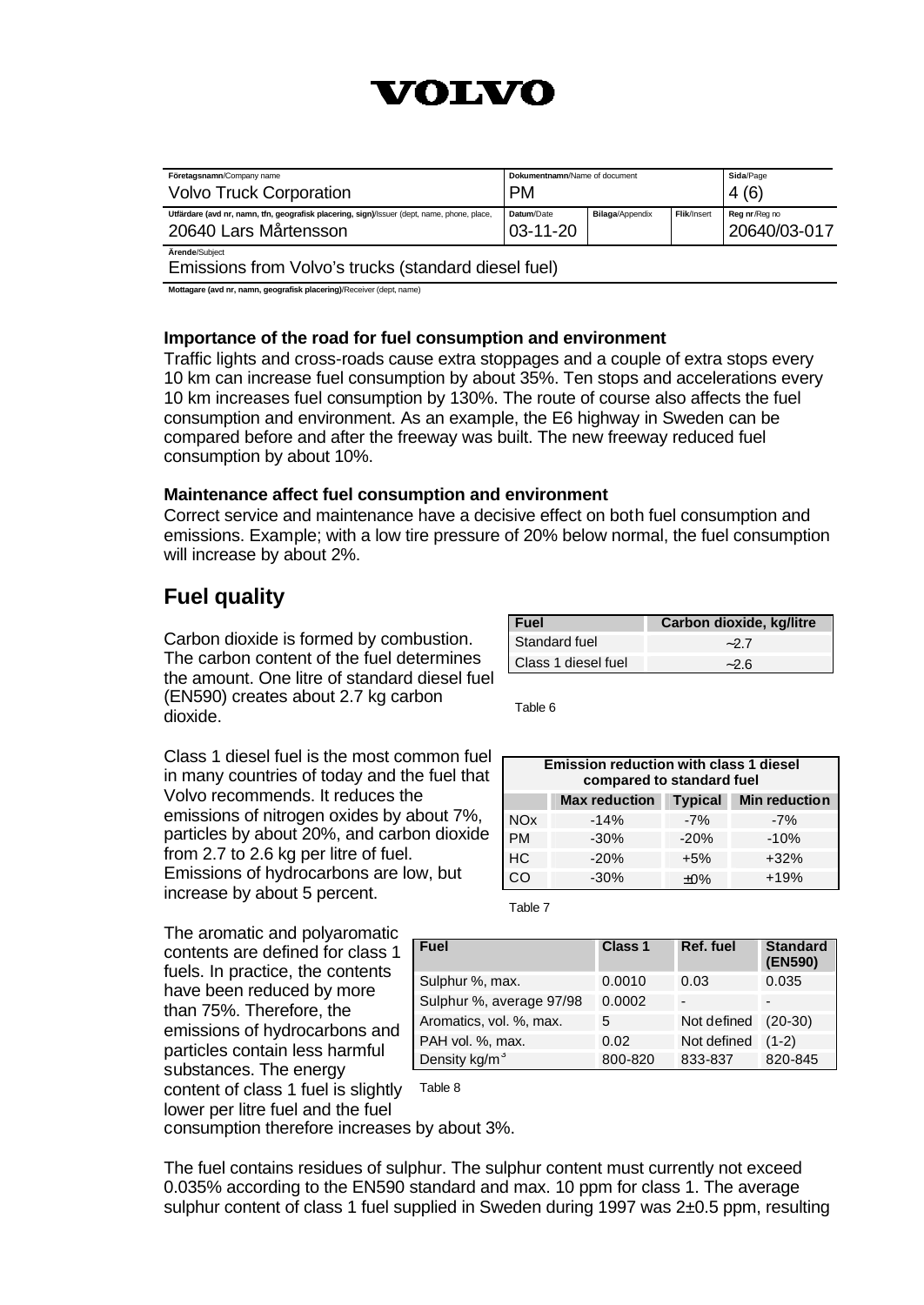

| Företagsnamn/Company name<br><b>Volvo Truck Corporation</b>                                                          | Dokumentnamn/Name of document<br><b>PM</b> |                        |             | Sida/Page<br>5(6)             |
|----------------------------------------------------------------------------------------------------------------------|--------------------------------------------|------------------------|-------------|-------------------------------|
| Utfärdare (avd nr, namn, tfn, geografisk placering, sign)/Issuer (dept, name, phone, place,<br>20640 Lars Mårtensson | Datum/Date<br>$03 - 11 - 20$               | <b>Bilaga/Appendix</b> | Flik/Insert | Reg nr/Reg no<br>20640/03-017 |
| Ärende/Subiect<br>Emissions from Volvo's trucks (standard diesel fuel)                                               |                                            |                        |             |                               |

**Mottagare (avd nr, namn, geografisk placering)**/Receiver (dept, name)

into a sulphur emission of 0.0015±0.0005 g per litre. The quality of fuel will continue to improve but there are large variations from one country to another, both in the EU and outside it. Fuel suppliers can provide more detailed information about the quality of fuel.

### **Transporters and carriers have a key role**

The differences in certification values for modern engines are quite small. But the differences depending on how the vehicle is used are often much larger. Therefore it is essential to select the correct type of vehicle with the correct powertrain for the respective transport assignment, the right route, and to have a good load utilisation.

Emissions per ton-kilometre can therefore only be calculated with detailed knowledge about the particular transport, load utilisation, route selection, vehicle, etc.

### **Comparisons with other modes of transport**

Comparisons with other transport modes can be made but it is difficult to make fair comparisons because the definitions are different for different modes of transport and energy. Furthermore, the character of the environmental loadings varies.

**Payload** is not a clearly defined term. For trucks, the payload is what is loaded into the truck. On the railways, the load and the weight of the semi-trailer are included in the payload. And for ferry transport, the weight of the truck and the trailer are included in the payload.

| Payload for various types of traffic,<br>in tons |       |      |       |  |
|--------------------------------------------------|-------|------|-------|--|
|                                                  | Truck | Rail | Ferry |  |
| Empty semi-trailer                               |       |      | 14    |  |
| Laden semi-trailer                               | 26    | 33   | 40    |  |

Table 9

**The transported distance** is also often different for different modes of transport. Trucks can transport goods via terminals or directly from door to door. The actual distance that the goods travel is not always a factor of which the customer is aware. The railways depend on goods terminals. Therefore, goods are often transported over a longer distance and additional reloading and other transport modes are necessary. For airfreight, the point-to-point air distance is specified with no consideration taken to holding times while waiting for landing permission, which result in extra fuel consumption and emissions.

**Transport work** is the product of payload and transported distance. As the terms are defined differently for different modes of transport, the resulting transport work must vary. When making comparisons, it is important to take all aspects into consideration and this can only be done with a detailed knowledge and from case to case.

**Energy** can be measured in many ways. In the EU and OECD, electrical energy is converted to the equivalent quantities of oil. Sweden has previously compared net